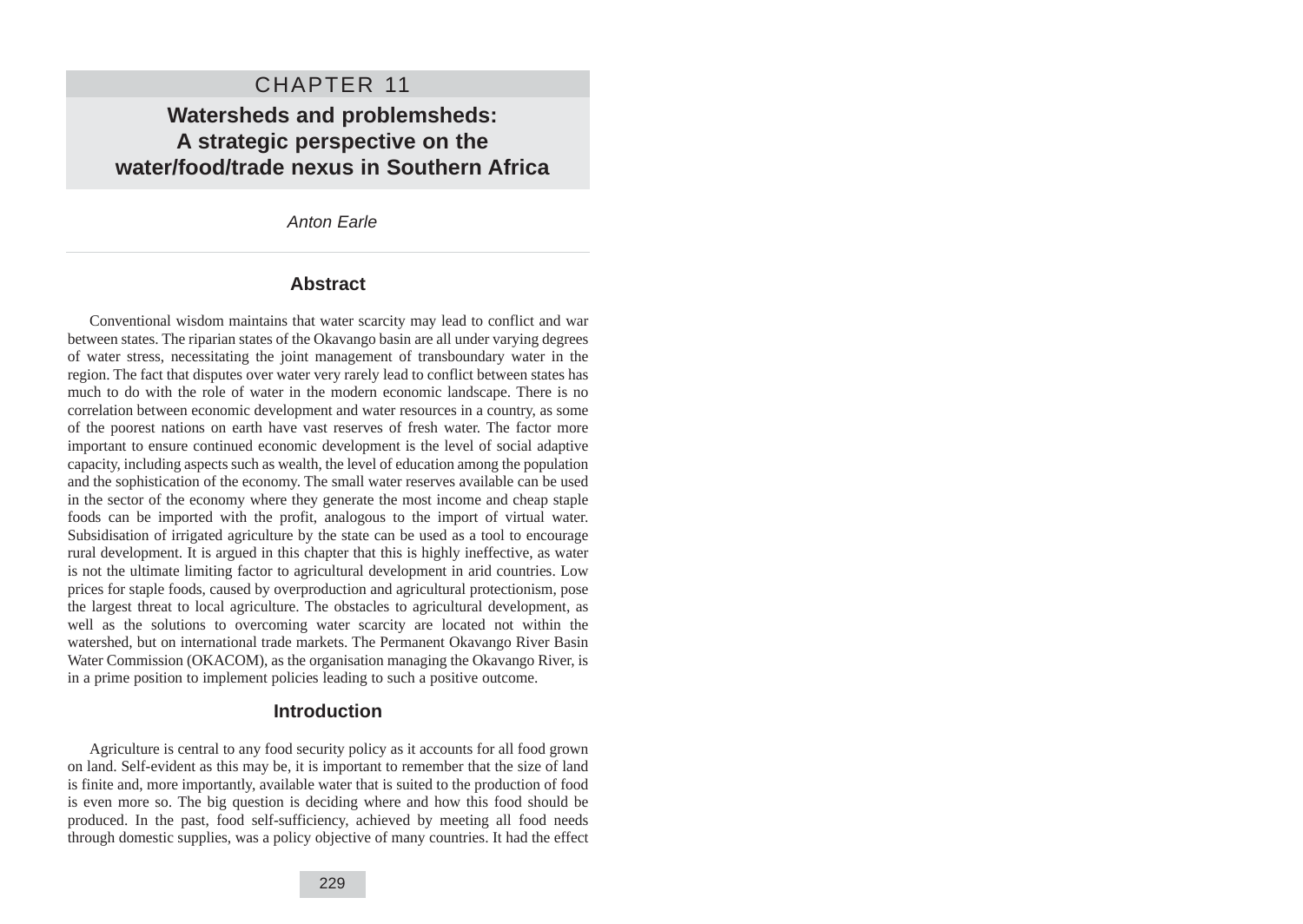of keeping foreign exchange in the country, where it could be used to import products not locally produced. Yet, in the early 1990s, nearly 80% of malnourished children lived in developing countries that produced food surpluses (FAO 2000a). The current trend is to move toward a policy of national food security, relying on other sectors of the economy to generate capital to be used to import various food products not produced locally. The theory of comparative advantage would dictate that countries tend to focus on manufacturing products in which they have a comparative advantage in the factors of production.

In the arid regions of the world, such as the Okavango basin, water is perceived as the factor of production in short supply. It also happens to be a relatively mobile natural resource, compared to factors such as soil and sunlight. Great water transfer schemes have ensured the security of supply for various water-short civilisations for centuries. These transfers imply dependence upon foreign sources and have political, economic, as well as environmental repercussions. The juxtaposition of security and dependency in the context of shared watercourses has prompted the prediction that the wars of the 21st century will be waged over water. There is much evidence to the contrary, especially in the Middle East, which ran out of water in the 1970s. Although the region is by no means stable today, there is no evidence that disputes over water resources have fuelled tensions between states. If anything, the reverse is true, with several examples of states on politically stressful terms with one another actually cooperating in water resource management. Although in a de facto state of war with each other, Israel and Jordan cooperated in the management of the Jordan River basin long before the Oslo peace accord of 1994 (Wolf 1993; Allan 1999; Jagerskog 2001).

Political will, regime creation, natural resource endowments and socioeconomic development levels all play a role in determining how countries respond to water scarcity. Just as Adam Smith put forward his illustrative device of the 'invisible hand of the market' to explain economic theory, so too can the concept of 'virtual water' give insight into the interplay between water resources, food security and international trade. The aim of this chapter is to shift the focus of thinking and debate within the region away from the river basin, with finite water resources in it, to that of a 'problemshed', with a variety of options available to ensure continued economic development. The concept of virtual water will illustrate the ability of an economy to overcome problems of water resource scarcity and ensure continued economic development in the face of aridity. This approach has implications for conflict mitigation and allows riparian states to arrive at trade-off situations with a positive sum result. Angola, Namibia and Botswana have indicated a readiness to move away from sharing the waters of the Okavango River towards sharing the benefits of the river. Additionally, it will be proposed that water is not the limiting factor to agricultural expansion in developing arid nations. Agricultural trade protectionism in the world's largest markets limits local production of staple crops and has a tangible effect on the food security policies of developing countries.

## **Implications of water resource scarcity**

There is some debate over what constitutes water scarcity in a country. On a per capita basis, Namibia – with 10,211 m<sup>3</sup> per person annually – has three times more water than France – with  $3.439$  m<sup>3</sup> per person annually (FAO Aquastat 2002). This fact is routinely ignored in water scarcity assessments and highlights the limitations of quantitative indices. In the above example the fact is that much of the water counted as being part of the Namibian supply lies in rivers on its borders. This water has to be shared with its neighbours, yet water assessments frequently fall prey to this double counting, including the full flow of the river in both the neighbouring countries' supplies. There is also the factor of evaporation, accounting for 98% of Namibia's rainfall. A qualitative assessment of water resources in a country differentiates between the types of water available (Falkenmark 1989). A water scarcity index gauges the level of renewable surface and exploitable groundwater reserves in a country, generated both locally and externally (FAO Aquastat 2002). The majority of the world's food is not grown using the above water, but rather soil water trapped between particles in the soil horizons. Irrigated agriculture accounts for 43% of world grain production, with soil water supplying the moisture needs of the remainder (Berkoff 2001). Soil water comprises about 38% of the fresh water available on earth (see figure 1).

France and other temperate-zone countries are grain exporters due to their large reserves of soil water, freely available to them as rainfall. Levels of soil water are negatively affected by high rates of evapotranspiration. Therefore, although Johannesburg and London receive similar volumes of rainfall annually (just more than 600 mm), the former has much lower volumes of soil water than the latter. The temporal and geographic variability of rainfall experienced by many arid parts of the world, combined with high levels of evapotranspiration typical in these areas, preclude much of the earth's surface from being suitable for growing rainfed or irrigated grain (see map 1).

Areas with low levels of soil water can augment their supplies through water transfers and grow crops under irrigation. The high rates of evapotranspiration – in excess of 3,700 mm annually in parts of Botswana and Namibia, compared with a world average of 1,200 mm – pose the risk of salinisation of soil in arid regions (FAO Aquastat 2002). Whole tracts of land can be rendered sterile through the accumulation of salts left behind as residues from evaporated irrigation water. From Sumeria to California there are many examples of the devastation caused by the injudicious use of irrigation water in arid regions (Postel 1999). Coupled with the potential dangers of overirrigation is the fact that a positive rate of return on irrigated grain production can prove difficult to achieve (Berkoff 2001). Capital outlay costs per hectare on irrigation schemes in Southern Africa are typically US \$1,250-2,900, depending on the system used (FAO 1998). This amount includes only direct costs of 'in-field' works and excludes large storage dams and roads, although these would also have secondary uses. At the present grain price of around US \$120 per tonne, a hectare of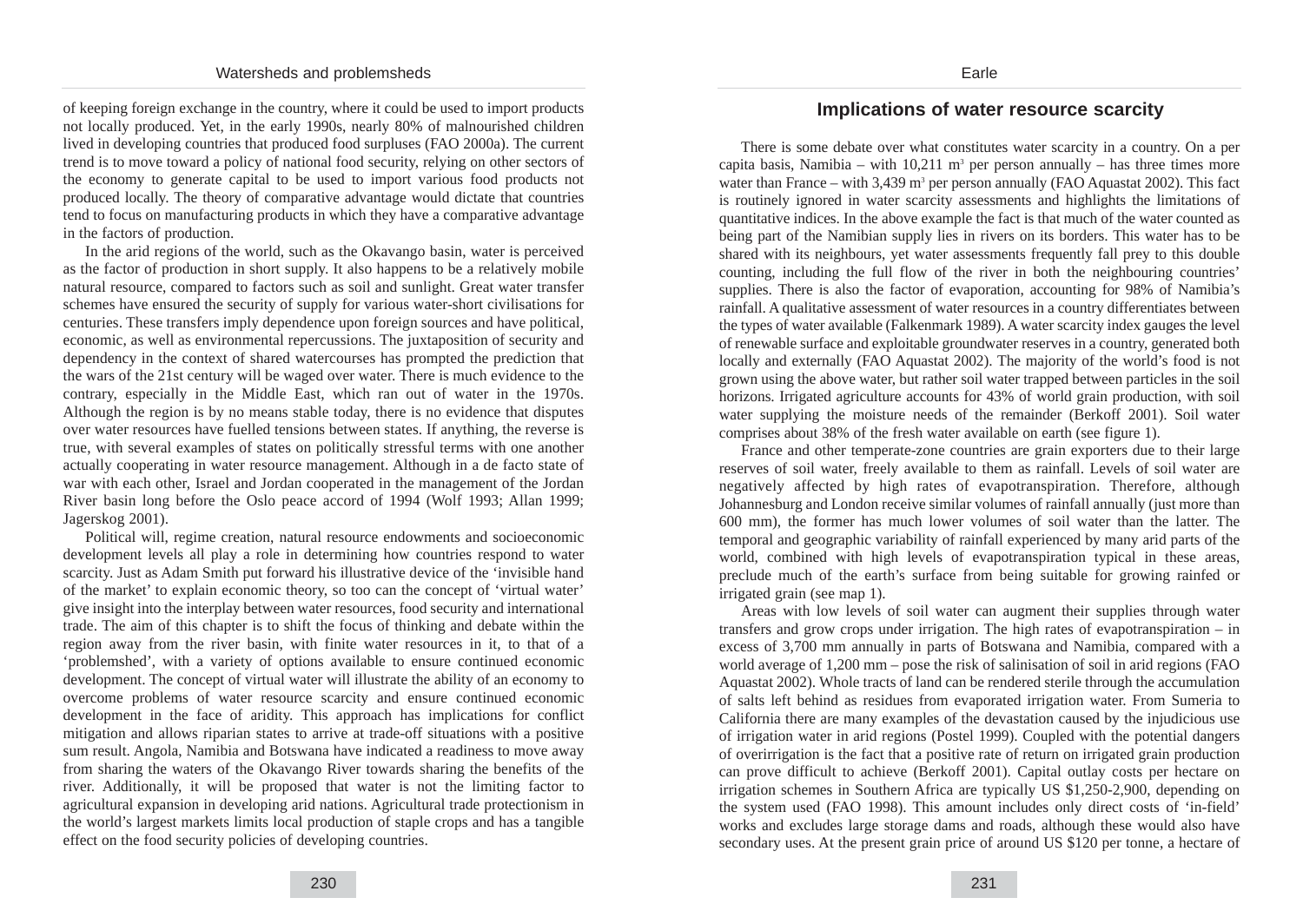

Note: Figures exclude deep groundwater and icecaps. Source: After Miller 1998.

Southern African soil would realise a return of US \$600, assuming a five tonne yield (World Bank 2002). Once other costs have been deducted, such as the operation and maintenance of the irrigation system, fertilisers, labour and machinery, very little is left to cover the initial capital investment in the irrigation system. Water consumed in the production of five tonnes of wheat, excluding runoff, would total about  $6,500 \text{ m}^3$ , as the production of a tonne of wheat requires about  $1,300$  m<sup>3</sup> of water (Krieth 1991). The value added to every cubic metre of water used to produce wheat or other grain crops works out to about US \$0.09. Roughly 10 times more value can be added to a cubic metre of water used to produce oranges, as these need about  $400 \text{ m}^3$  of water per tonne of production. A tonne of aluminium refined from ore adds about US \$307 to every cubic metre of water consumed, or 3,411 more than wheat. Typically, domestic use in a country will account for roughly 15% of water consumed, with industry adding perhaps another 30%, depending on the level of economic development. Agriculture frequently uses more than 50% of the water available, yet rarely contributes more than 10% to gross domestic product (GDP) in developing countries. The average water use value for grains, including millet, sorghum, maize, wheat and rice, is about 1,000 m<sup>3</sup> of water for every tonne of mass.

#### Earle

## **Map 1**

#### **World areas suitable for rainfed and irrigated wheat**



Source: IIASA 2000.

What emerges is a picture of water resources scarcity suited to a particular economic activity. A shortage of soil water indicates that the production of staple grain crops will not be economically viable (see figure 2). Yet, there are other options open to countries that would allow them to develop their economies within the limits imposed by their water resources.

Other options can assist in overcoming a shortage of local water resources for food production, but with a financial cost. The water available for the production of food can be augmented by water transfers, desalination and virtual water. The first two are high-cost options, whereas the last is available at a low cost due to the availability of cheap grain.

It is noted by Berkoff (2001) in a World Bank water strategy paper that:

"irrigation barely features in such classic texts as those on food policy by Timmer, Falcon and Pearson (1984) or on agricultural development by Eicher and Staatz, ed. (1998). These volumes focus on such issues as the role of agriculture in economic change and development, agricultural technologies, and prices, markets, credit, employment and trade. Irrigated farming systems are considered along with other systems but are not usually given any particular prominence."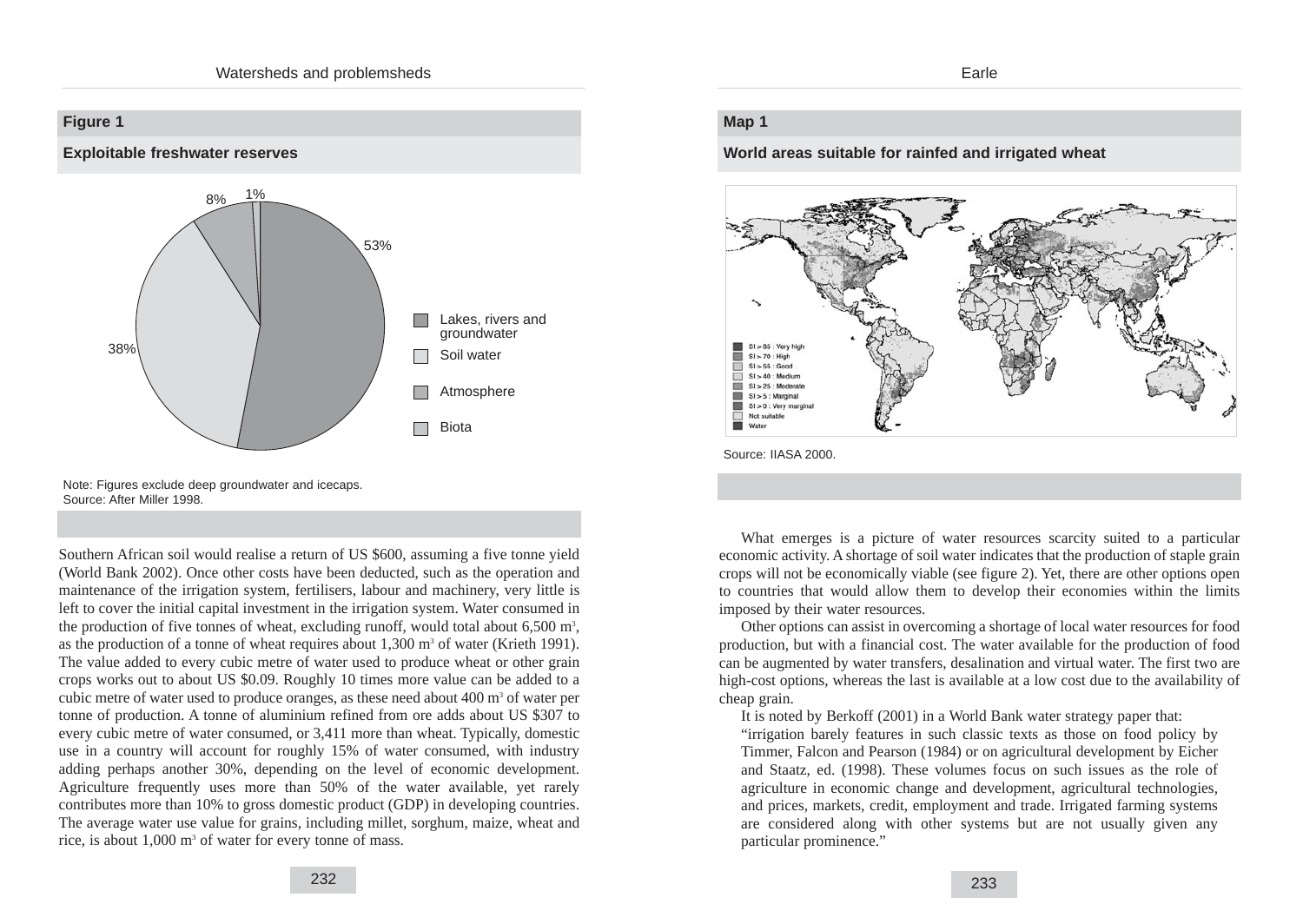## **Figure 2**

**Water resources in relation to economic development of 160 randomly selected countries**



In fact, there is no correlation between a country's level of socioeconomic development and its freshwater reserves (see figure 3).

## **The mitigatory effect of virtual water**

Cyprus, the Bahamas and Bahrain all have very low levels of freshwater resources  $-$  less than 1,000 m<sup>3</sup> per person annually. All three have high GDP per capita of more than US \$12,000. At the other end of the spectrum, Bangladesh, The Gambia and Cambodia have vast freshwater resources, but GDP per capita of less than US \$500 (World Bank 2002). Not surprisingly, the former three countries are importers of staple foods. Income generated in other sectors of the economy is used to import virtual water in the form of cheap grain from temperate regions. As the production of a tonne of wheat requires about 1,300 tonnes of water, there is a considerable saving

## **Figure 3**

**Water resources in relation to economic development of 160 countries**



of the local, scarce water supplies. The water available to the country for food production is augmented by imports of virtual water. These imports are considerably cheaper than the other two options of increasing the supply of freshwater. Desalination of seawater and interbasin water transfer schemes are both too costly to be viable as a source of water for food production. Desalinated water currently costs about US \$1 per m<sup>3</sup>, approximately 10 times more than the value added by grain production. Water transfers bring a host of other potential problems, such as the insecurity of relying on an external source for water supplies and potential environmental consequences to the donor basin.

A country facing low levels of a resource, in this case water, can continue to develop as long as it has the necessary social adaptive capacity (Turton 2000; Ohlsson & Turton 1999). If its economy is wealthy, such a country will find ways to overcome its lack of natural resources and to ensure its continued economic development. A good example is Israel, which pursued a policy of food self-sufficiency until the mid-1970s. Since then, water has been diverted to more profitable sectors of the economy at the expense of agriculture (Allan 2000). The foreign exchange earned through the export of manufactured products and tourism is used to import the country's staple foods (see figures 4 and 5).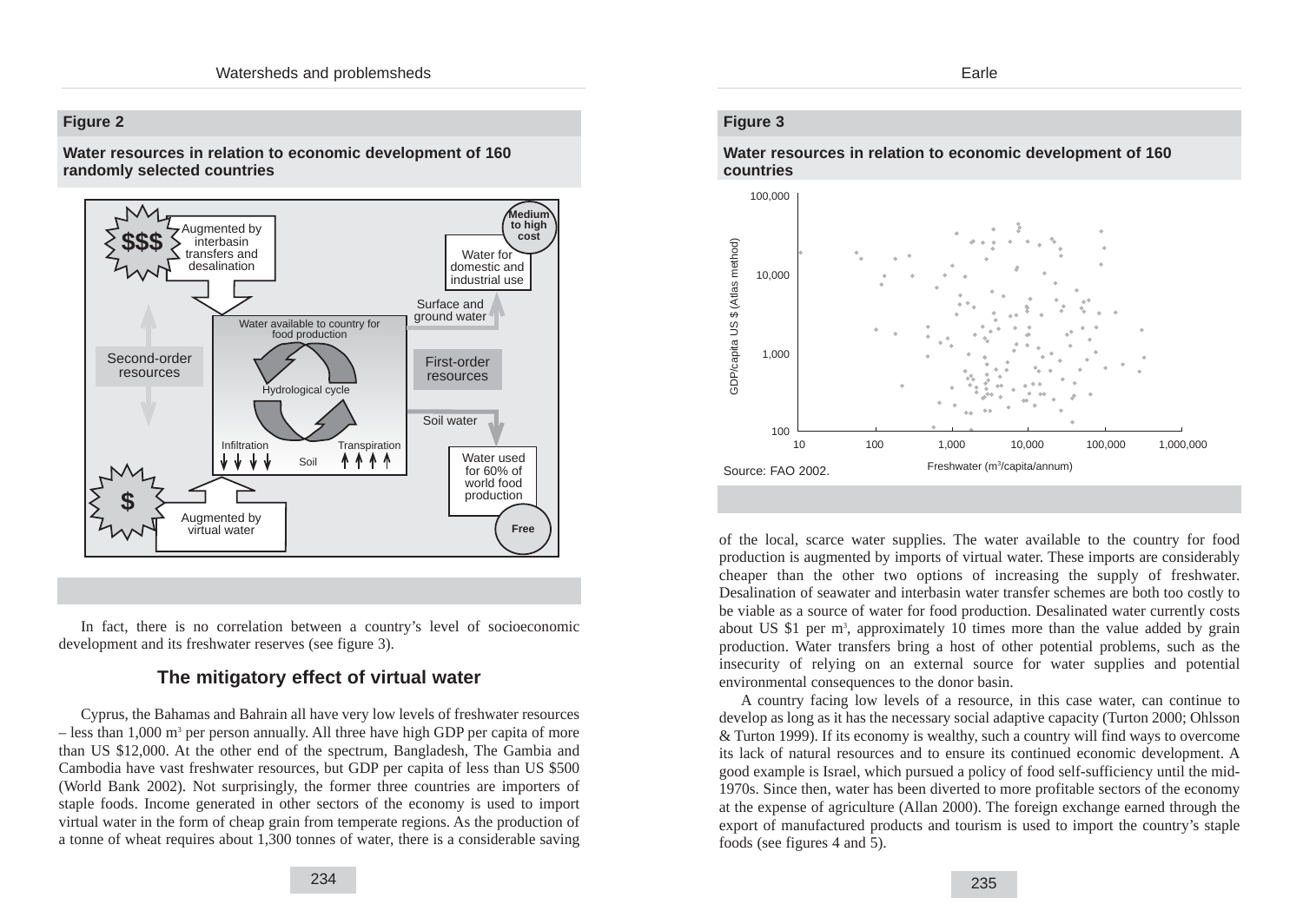In 1956, agriculture constituted 20% of Israel's GDP. By 1999, this figure dropped to less than 2% (Allan 2000). The total renewable fresh water available to Israel annually is about 1.7 km3 (FAO Aquastat 2002). As can be seen in figure 5, Israel imports about three million tonnes of grain annually, representing close to  $4 \text{ km}^3$  of virtual water, saved locally. Water scarcity would only limit the development of a country if there were very low levels of social adaptive capacity. The small volumes of water available in a country can be used for the activity where they generate the most income, as well as taking care of household needs. In direct consumptive uses, such as water used for drinking and certain manufacturing processes, local water resources are critical. If water is used as an intermediate good (as in the case of agriculture), it forms part of a range of other inputs, which all have an effect on the production of food. Economic issues such as trade preferences and barriers, and development assistance can have a greater impact on food production than water resources, and will be examined in the next section.

In the case of Israel, virtual water allows the country to continue its economic development, diverting water to the sector of the economy where it generates the greatest yield. This allows the country to implement policies of demand management and sectoral allocative efficiency. The fact that the country is short of water is publicly admitted and supported. There are situations where virtual water can slow efforts to conserve water and implement water demand management. Countries that choose for political reasons not to admit that they are short of water can continue to allow large volumes of water to be consumed by inefficient uses. Egypt was well on its way to becoming a net grain importer in the 1980s. By 1993, it produced almost twice as much grain as what it imported (see figure 6). The trend is continuing, with large new irrigation schemes being planned by the Egyptian government.

It is highly unlikely that Egypt could ever feed its growing population solely from locally produced grain, as imports still form a large portion of consumption. What the importation of virtual water has allowed, however, is for the country to cast itself in the role of an agrarian nation, while ensuring that enough water is available for other sectors of the economy. Publicly the message is that there is no shortage of water in Egypt and therefore no reason to implement demand management. The reason for the above attitude is that Egypt's principal source of water is the Nile, shared with a number of other riparians, which have all indicated that they would like to increase their use of the water flowing through their territories. If negotiations ever start with these riparians, Egypt hopes to argue for a larger share of the water based on the principle of prior use (Allan 2000).

Either local water reserves can be used in the sector of the economy where they generate the most income, like in Israel, or they can be used as a political bargaining tool. In both cases, grain imports will make the specific policy direction possible. Local water ceases to be essential to the food supply of the country and can be used in other activities. This allows countries sharing water resources in arid regions to achieve positive sum outcomes as the volumes of water required to ensure social and

#### Earle

### **Figure 4**

#### **Israeli grain production**





#### **Israeli grain imports**

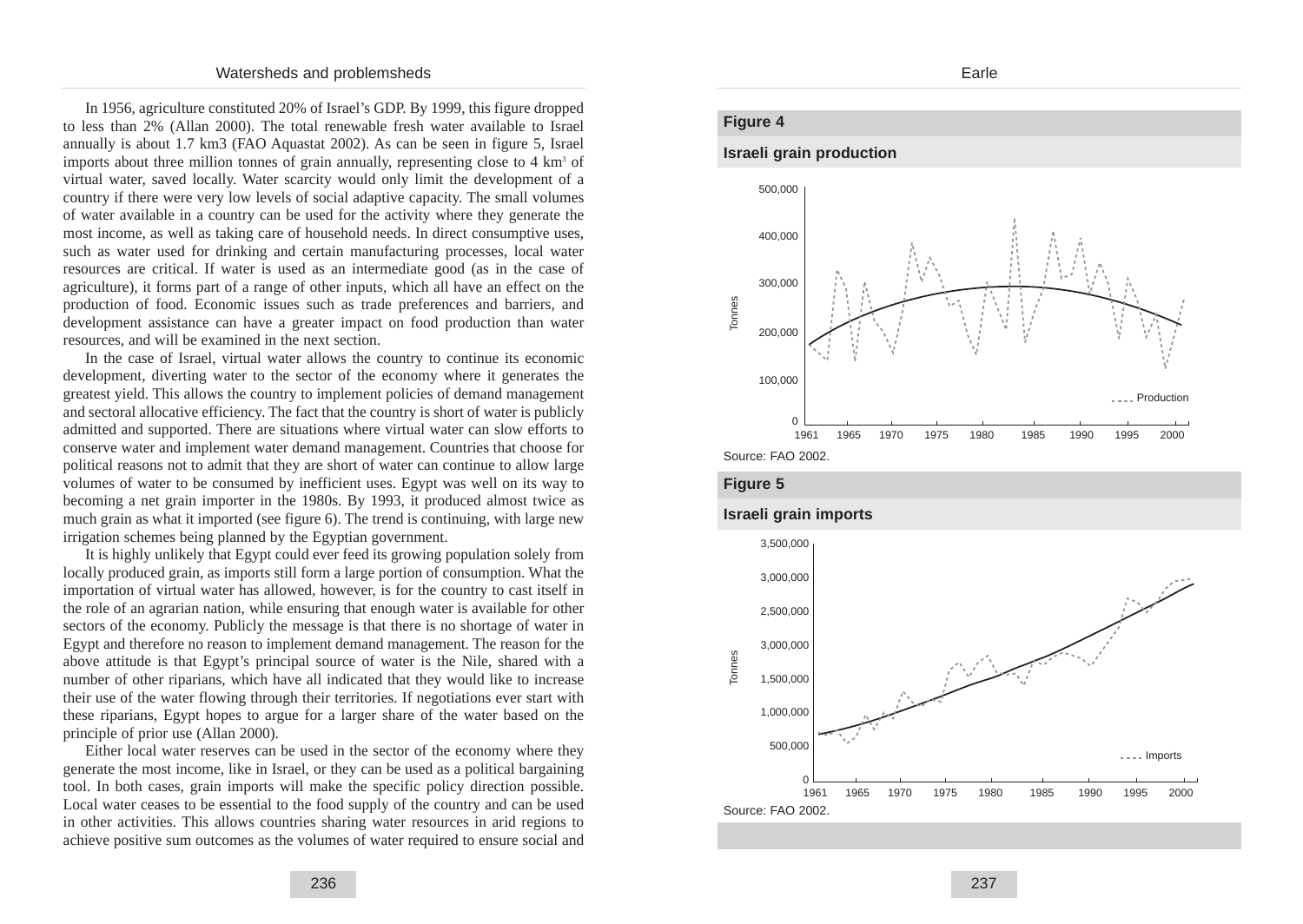

economic development are relatively small. As long as the available water resources are utilised in the economically most efficient way within the region, the main thrust of interaction ceases to be the arbitration over the division of water resources. Instead, the issue of debate becomes the manner in which economic gains from the water are distributed within the region.

## **Trade, development and food security**

Throughout this analysis of the interaction between water, food and trade, the focus is on grain. The reason is that grain, including wheat, maize, rice, sorghum, millet and barley, comprises roughly 70% of the daily calorie intake of the poor in developing countries (FAO 2002a). These are the people most at risk of food insecurity. As countries develop and per capita incomes increase, grains form a proportionately smaller component of the household food budget. In the European Union and the United States, only about 20% of the population's calories is provided by grain, while close to 30% is provided by animal products. Animal products form about 7% of the average calorie intake of a person living in Africa. The grain trade does provide a good proxy for food consumption globally, however, as much of the world's meat products, specifically cattle, are fed on coarse grains. Coarse grains are separate to grains destined for human consumption, but frequently benefit from the same agricultural support and protection measures, which will be discussed later.

In arid developing countries, irrigation schemes can be used as a form of development assistance to farmers. The thinking is that the rural poor can become food self-sufficient and even earn an income from the sale of staple foods as long as they have the necessary water resources. Over the past half a century, innumerable irrigation projects have been implemented by governments, aid organisations, religious groups, the World Bank and farmer cooperatives. In many ways, the support of agricultural development schemes is well suited to countries in the semi-arid tropics, as they have the climatic advantage of increased solar energy. Those in the southern hemisphere have the strategic advantage of being able to supply the northern markets out of season. Water can be put to good use in uplifting the lives of the rural poor, in a manner that a large industrial development would find difficult to achieve. As long as there is water, it is reasoned, a type of agrarian utopia can be achieved, stimulating the economy into higher growth.

Frequently, the reality is very different from the dream. There is evidence that irrigation schemes funded by the World Bank in sub-Saharan Africa and South Asia frequently fail to deliver the expected rates of return on the investment (Berkoff 2001). After completion, yields from irrigation schemes are frequently as high as anywhere else in the world. Yet, some years later, yields and the areas being cultivated often drop, causing production and the ability to cover operation and maintenance costs to decline. As most irrigation schemes operate on some form of operation and maintenance cost-recovery from participating farmers, the scheme frequently runs out of money and falls into a state of disrepair.

Farmers, whether subsistence or commercial, act according to what is economically the most efficient. If they cannot recover the capital invested in a certain input through an increase in overall returns, they will not adopt the input. The majority of the rural population of sub-Saharan Africa are landed peasants practising rainfed agriculture. This has always been a risky business due to the dependence upon unreliable rainfall. In good years, large harvests are possible in many areas, yet droughts and floods are a persistent part of the environment of much of the region. The area should thus be a prime candidate for irrigated farming, with high levels of solar energy and large areas of land available. Yet, this is seldom the case. One of the main obstacles to the profitability of an irrigation scheme, at least by covering the operational and maintenance costs, is the success of world grain production. Although the world population has grown at a high rate over the past century, food production has more than kept pace, with production per capita increasing by 25% from 1961 to 1998. The net result has been a steady decline in world food prices, especially grain, since World War II (Merret 1997). Prices for grain in 2001 were less than half of those for 1960 (see figure 7).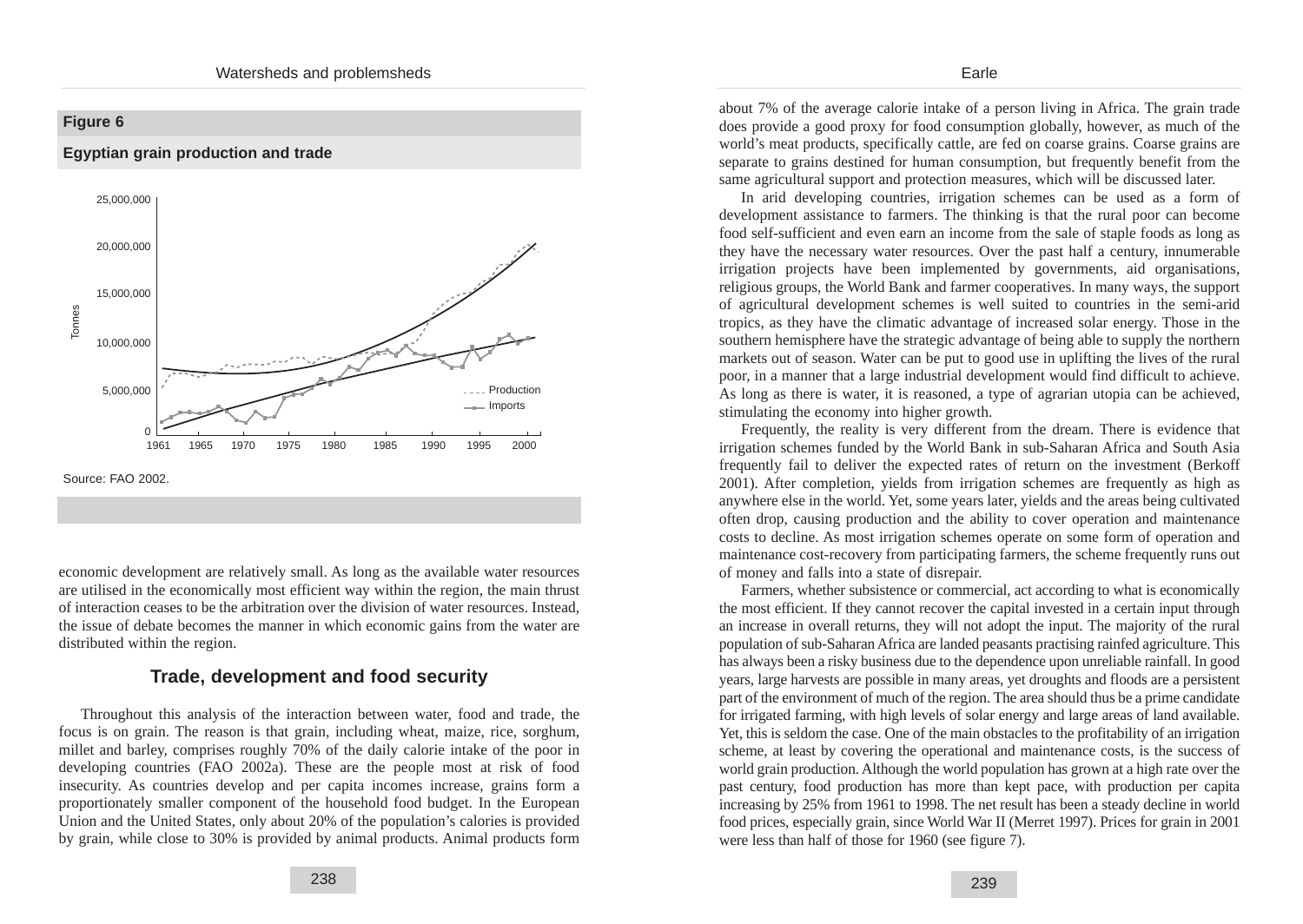The increase in production of grain stems mainly from efficiency gains on largescale rainfed farms in developed countries. Various technologies have been used to 'industrialise' farming in these countries, with genetic modification technologies, although in their infancy, poised to bring about further gains in productivity. Since the 'green revolution' 30 years ago, there has also been increased production in many developing countries, usually aided by irrigation and fertiliser use. The first developing countries to embark on the mass production of irrigated grains – Indonesia, South Korea, Taiwan and China – had a significant advantage over countries currently trying to emulate them. The costs of many inputs to intensive agriculture, such as fertiliser, machinery, labour and land, have either increased or remained stable. These costs have to be incorporated in an irrigation scheme and paid for by sales from a product subjected to a real value decrease of about 50% over the past 40 years.

Rising productivity is not the only reason for increases in the production of grain. Trade barriers and protectionism in the major grain exporting countries depress prices in various ways. Three main methods of providing agricultural assistance are:

- restricting imports, either through taxation or limitation on quotas;
- providing government subsidies for goods and services to farmers; and
- paying export subsidies to local farmers.

The World Trade Organisation (WTO) Agreement on Agriculture of 1995 sought to reduce the levels of support given to farmers. Developed countries were meant to drop their aggregate measure of support by 36% over six years, and developing countries by 24% over 10 years (Devereux & Maxwell 2001). There are two main problems with the agreement, hindering trade liberalisation. First, the base period during which countries must reduce their levels of support (1986-1988) coincided with the period when support was at its highest (see figure 8). The effect is that any reduction still leaves agriculture heavily supported in these countries.

The second problem is that the average reductions are not trade weighted. Simply put, this means that a country can cut the support on a marginally traded item by 57% and the support on a more important item by 15% to achieve an average of 36%. Although export subsidies to farmers have decreased considerably, other forms of protectionism are still at very high levels. Imports are still restricted and local producer subsidies are paid to farmers. The amounts involved are substantial, with the new US Farm Bill officially estimated at a value of US \$171.5 billion over 10 years (ABARE 2001a). Most of this will be paid to farmers in the form of direct subsidies and soft loans to compensate for low world prices, effectively insulating them from the market.

These price support mechanisms are countercyclical, with the levels of support high when prices are low, limiting natural responses that create supply and demand equilibrium. The result is higher variability, which affects producers and consumers in other countries. The bulk of world grain exports are from developed countries, with the US by far the largest player (see figure 9). In effect, the US dominates and controls

## Earle

## **Figure 7**

**World grain prices per tonne, 2001**





#### **Figure 8**



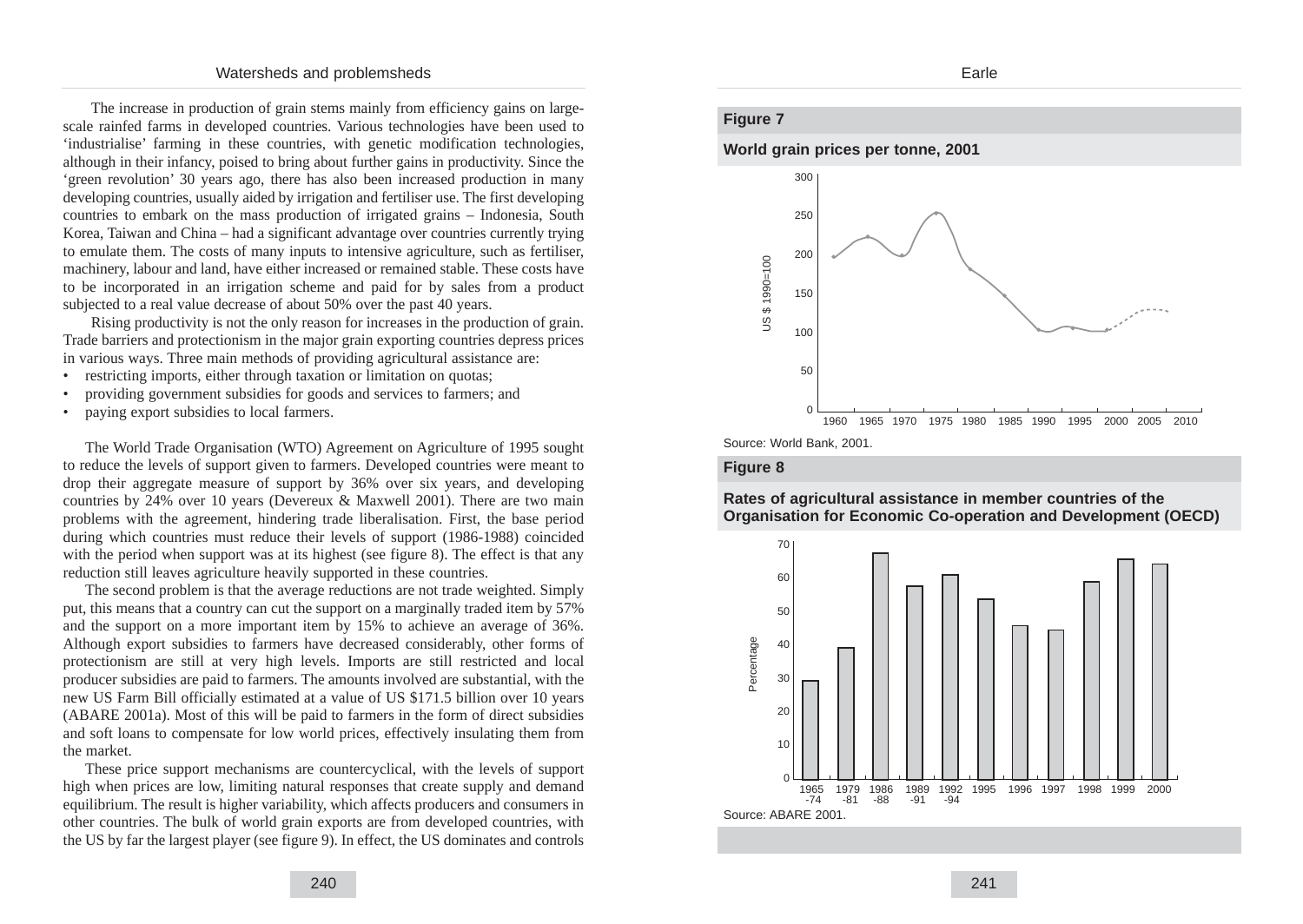world grain markets due to the extent of its exports. It has been calculated by the Organisation for Economic Co-operation and Development (OECD) using its ADLINK simulation model that, if US wheat production increases by 10% in one year, the world price would fall by about 8% over the same period (ABARE 2001a). While this estimated price decrease is only for the short term, it is clear that US production levels have a pronounced effect on world markets (see figure 10).

US support for agriculture is concentrated in a few major commodities, called the farm programme crops, which constitute less than one-third of the total agricultural production. These crops include wheat, feedgrains, rice and cotton, and are supported by production subsidies from the government. Although overall agricultural support in the US is relatively low  $-$  at about 23% of total agricultural income – it is focused on these crops. Wheat receives support of more than 45%. Sugar and dairy prices are kept artificially high due to import quotas excluding products from other regions, and are therefore subsidised by consumers buying these products. There are strong stakes within the US that ensure the perpetuation of agricultural support measures, even though these are detrimental to the overall economy of the country. In 2000, agriculture contributed 1.12% to GDP, down from 1.7% in 1990 (ABARE 2001c).

The European Union is in a similar situation with regard to agricultural subsidies. These have become entrenched in farm values in the region with prospective landowners calculating the value of subsidies expected on a farm. In 2000, the wealthiest 17% of farms received more than 50% of the aid. These farms all had household incomes higher than the average EU wage of EUR 19,500 (ABARE 2000b). For every dollar a farmer in Europe spends on producing wheat, the EU provides another dollar and a half (ABARE 2000a). To end such subsidies now would be politically stressful, as the farming lobby in both the US and the EU are well organised and highly motivated, placing great pressure on governments to preserve the status quo. There have been attempts to reform the agricultural systems, most notable the Common Agricultural Policy (CAP) of the EU, but with little net effect (see figure 8). "Future negotiations may agree more substantial cuts, but it is reasonable to expect Europe's heartland agricultural products to remain heavily protected well into the twenty-first century" (Devereux & Maxwell 2001).

It is not only the developed countries that subsidise their agricultural sectors, as many developing countries also seek to protect their local farmers. Generally, the level of assistance given to farmers in developing countries is much less than in developed countries, frequently due to budget constraints. Both India and China support local producers of grains by paying market prices above world prices, but due to the small quantities exported by these countries, there is little effect on international prices. It is argued that, if these governments did not support local farmers, grain imports into these countries would increase, potentially leading to a rise in world grain prices. This is unlikely as the level of subsidies paid to farmers in developing countries is relatively low. For example, the world price for wheat in 1997 was US \$112 per tonne, while Indian

#### Earle

## **Figure 9**

#### **Major grain exporters**



Source: FAO 2002





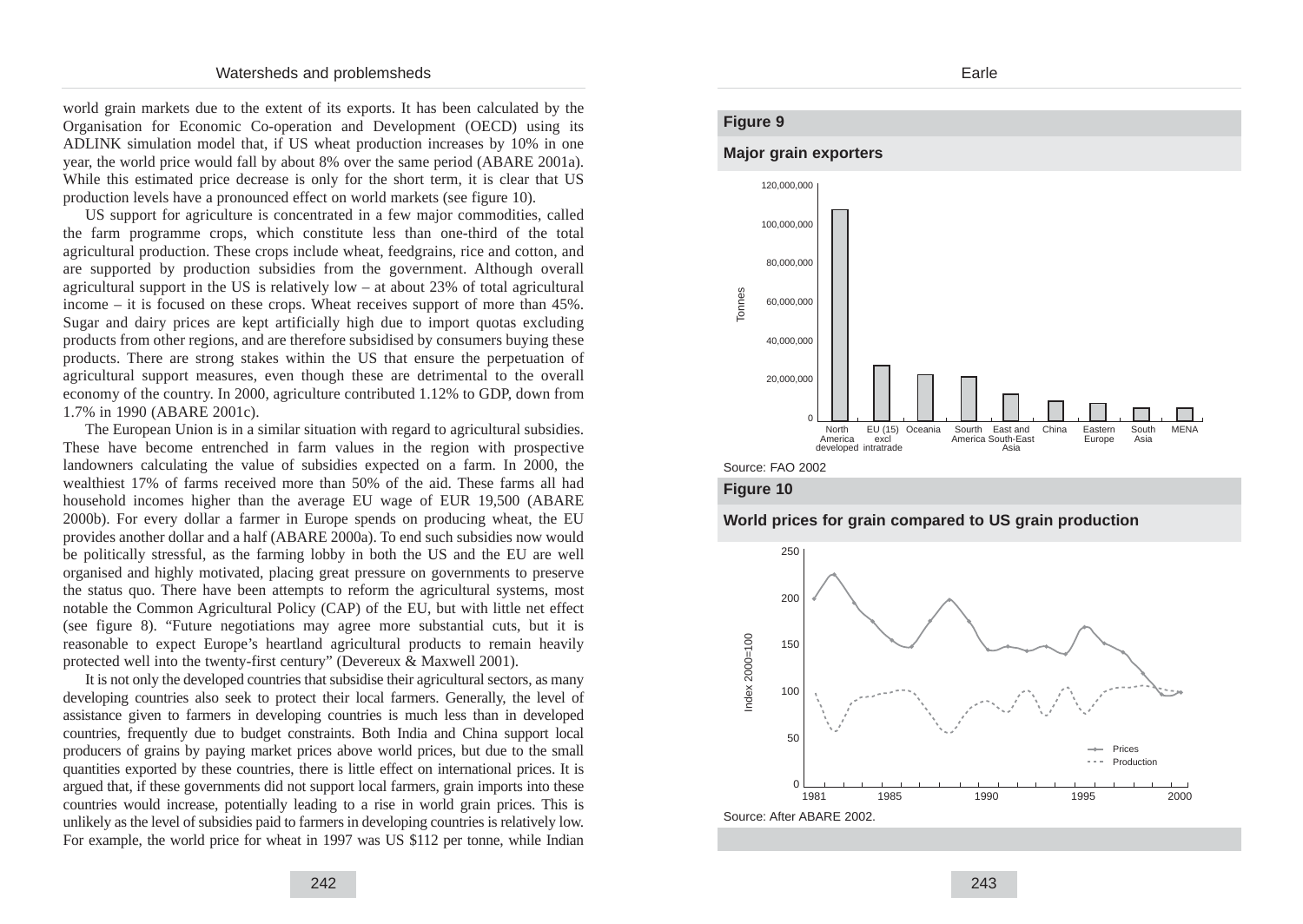farmers were paid US \$120 per tonne. In comparison, farmers in the United Kingdom received US \$190 per tonne from their government in the same year (Berkoff 2001).

The removal of trade barriers and other forms of protectionism would have a major impact on the agricultural sector of the international economy – changing prices, stocks, competitiveness and eventually arriving at some kind of equilibrium. The international effects of a reduction in agricultural support levels have been estimated by the Australian Bureau of Agricultural and Resource Economics (ABARE), using its general trade and environment model (GTEM). It included effects such as changes in productive efficiency and intersectoral capital shifts resulting from a drop in tariffs. If a 50% reduction in agricultural support levels was implemented, the model predicted a 0.14% rise in world GDP annually by 2010, relative to the reference case of no support reductions. This represents amounts of US \$40 billion for developed countries and US \$14 billion for developing countries. Gains in developed countries would stem mainly from cost savings resulting from cutting down on agricultural subsidies. In developing countries, the largest gains would be by countries currently producing and exporting products that receive high levels of support in developed countries (ABARE 2002a). Such a model can only act as a guide to one possible scenario, and not all possible outcomes. What it does show, however, is that there are benefits to both developed and developing nations associated with a decrease in agricultural protection. What it cannot predict is how countries may respond to price changes in commodities. A product not previously profitable in a certain region due to low world prices may be viable under a higher price structure.

## **The effect of low grain prices**

High production levels and agricultural support mechanisms are instrumental in causing a reduction in food prices, due to excess stock being made available on the world market. It could be argued that these low grain prices are beneficial to the poor in both developed and developing nations. Certainly, this may be the case for the urban poor in the developed world and, to a lesser extent, for the urban poor in the developing world. The majority of food insecure people are rural poor living in sub-Saharan Africa and South Asia (UNDP 2002). Impoverished farmers may wish to break out of the cycle of subsistence agriculture, allowing them to invest capital in technology and inputs from the cash generated. Assuming some sort of irrigation scheme has been provided and paid for by outside capital, these farmers would only have to cover the water use and operational and maintenance charges. To attain a higher yield from the land available, they would also need to add fertiliser. Once all these expenses are deducted from the price attained at the market, there is some income left as profit. Increasingly, local markets are flooded with cheap grain imports, often sold at less than the cost of irrigated production. There are years when the price is perhaps high enough to justify irrigated production, but due to the high level of interannual variation in prices, it is difficult for farmers to make long-term plans, as

there is no agricultural support or subsidy should the price be low. The rational decision in many cases is not to invest extra capital in farms through irrigation or fertiliser use. Farmers revert to a subsistence lifestyle, relying on rainfall to provide enough moisture for their crops to be sufficient to feed their families. As income cannot be generated through the production of grain on such farms, farmers rely on income derived from off-farm activities. These include finding work in the urban areas or selling their labour on other people's farms. In urban areas, they would benefit from low grain prices, if they have employment. Labourers on farms would benefit from higher producer prices, as this would increase the demand for labour.

Reverting to rainfed subsistence farming exposes farmers and their dependants to increased risk of drought. Where an irrigation supply can usually be maintained in drought years, the rainfed farmer has little recourse to mitigating strategies. When drought strikes, it can lead to a critical depletion of the food supplies. If most of the rural poor are employed as casual labourers on surrounding farms, they are unlikely to receive enough income, as drought would diminish production in the agricultural industry generally. Therefore, the rural poor, whose subsistence crops have failed, need to buy their food on the markets, potentially driving up local prices. If the economy is not strong enough to provide some income for them, they face the danger of starvation. Obviously, more grain can be imported, at relatively low prices, but this may still be outside the reach of the poor resulting in a small and dispersed local market, which makes it difficult to achieve economies of scale on transport costs. The net result may be that large numbers of people rely on food aid. Generally, food aid shipments tend to be highest when prices are the lowest and world stock the greatest (see figure 11). In times of mass crop failures, when the world price for grain is high, countries receive less aid than at times when the price is low. This situation is caused by producer countries using food aid donations as a way of lowering the quantities of grain on the world market in a bid to bolster low prices. As countries have had to reduce the level of support provided to their domestic farmers, alternative methods of supporting prices are increasingly being used.

In summary, the effect of low grain prices is to remove the incentive for local farmers to invest in technology on their farms. They revert to rainfed subsistence agriculture and other forms of income generation. The risk posed by drought is thus increased and, unless levels of social adaptive capacity are high enough, there is the possibility of reliance on food aid or facing starvation. The argument presupposes that agricultural sustainability is based on profitability. It is possible for governments to fund all capital and operation and maintenance costs involved in irrigated farming, allowing farmers to produce grain and sell it for a profit. Such a policy is not likely, as the trend is for governments to cut back on support spending, both due to obligations under the WTO's Agreement on Agriculture, as well as general budget cuts proposed by the International Monetary Fund (IMF). Even if a country bucked the trend and subsidised its irrigated agricultural sector in order to produce food crops, the high costs associated with providing irrigation in the developing world are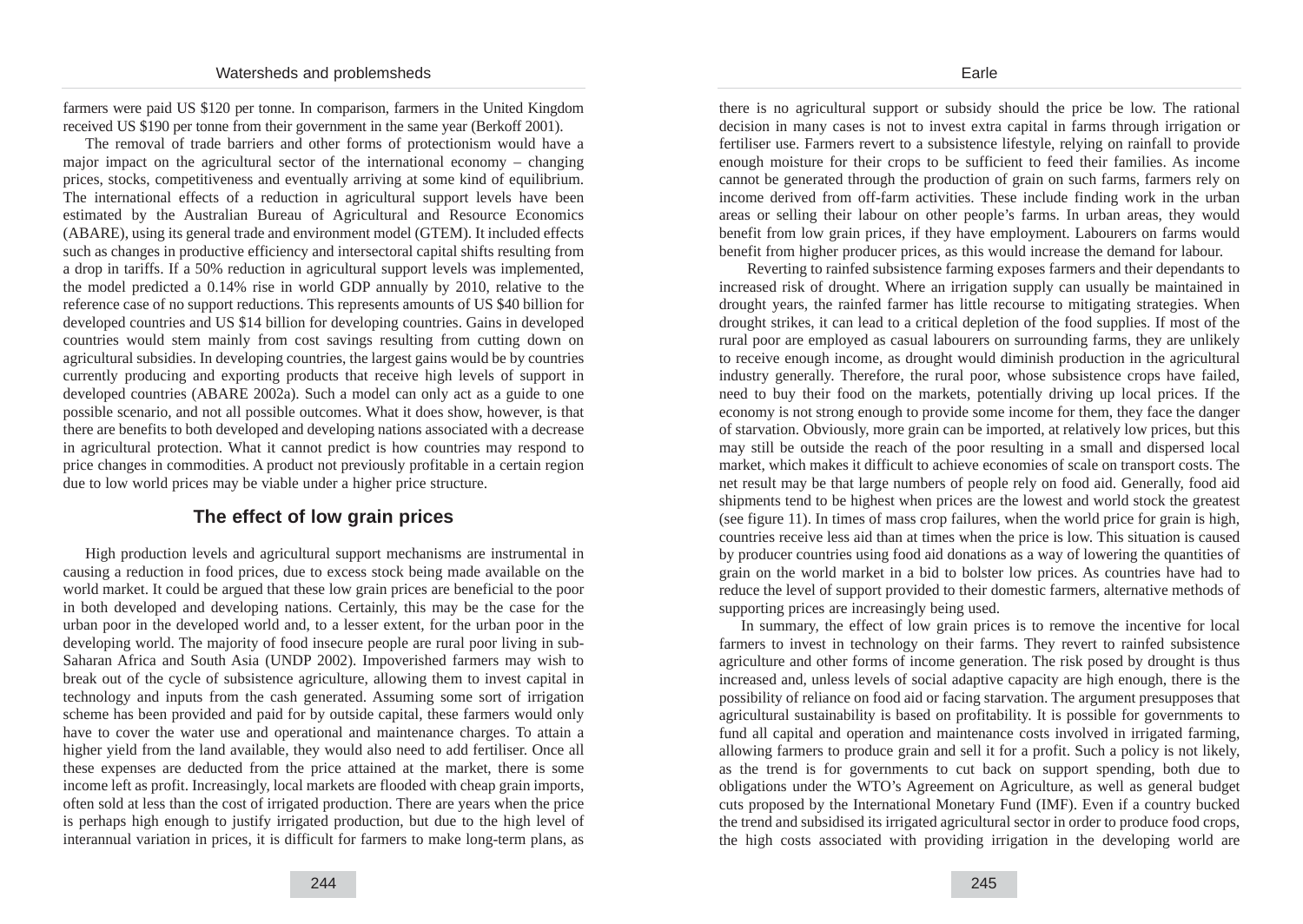## **Figure 11**





prohibitive – up to US \$18,000 per hectare if all indirect costs are factored in (FAO 1998). It would be difficult to justify spending such large sums of money on an activity that will remain unprofitable for as long as current trade practices are in place. For this reason, many governments supporting irrigated agriculture choose to focus on the production of high-value cash crops. Such activities can be economically viable, as these products do not only fetch higher market prices than grain, but also consume less water in their production, with fruit and vegetables using less than a third of the volume of water required by wheat (Krieth 1991). Non-food cash crops such as coffee and sugarcane are also water efficient, but frequently face the same unstable world market prices as grain. Quite frequently, the only effect of subsidising irrigation is to transfer production from rainfed farmers to those practising irrigation, without adding significantly to overall production (Berkoff 2001).

## **Conclusion**

What is apparent is that the nexus of water, food and trade is not linked in the intuitively obvious way. Water is not the crucial limiting factor to food production,

food security or economic development. The fact that a country faces a shortage of freshwater resources does not necessarily lead to low economic growth. Second-order or socioeconomic resources can be used to overcome such a water shortage, with virtual water augmenting the local water available for food production.

Earle

The issue of crucial importance to any country is that the level of second-order resources should be sufficiently high to overcome a shortage of water, and not the other way around. Water should be used in the sector of the economy where it will generate the highest profit. In the Okavango basin, this often means tourism with valuable foreign income from visitors to natural attractions. The environment becomes the prime user of water to ensure continued ecological functioning. Tourism has the advantage over agriculture of lower levels of protection in the developed world, although there are other types of uncertainties attached to this industry. Mining and manufacturing industries can also be viable water efficient activities, adding a high value to the water consumed.

The approach can shift the emphasis away from water-sharing towards benefitsharing. Botswana would certainly want the unique ecology of the delta to be kept intact as it is a significant generator of income in the region. This is to be balanced with the desire of the upstream riparian states to use water as a tool for development. At the one extreme is the scenario of all three countries clamouring for as much of the water as they can secure, causing large-scale environmental destruction in the process. The other extreme is Botswana paying the upstream riparians not to develop their sections of the river. Far-fetched as this is, the answer is located between these two extremes.

Agriculture can be a development tool in developing economies wishing to kickstart economic growth. Unless a country is blessed with large resources of soil water, irrigation is needed to produce most crops. Low world prices, brought about by high production and agricultural protectionism, make it difficult to produce food crops profitably, affecting the sustainability of irrigation schemes. Water does not limit continued agricultural expansion, as even water-rich developing countries struggle to become major food producers. The central issue limiting modern agriculture in developing countries is price. Low world prices and their causes need to be factored into any agricultural development policy, whether aimed at food or cash crops. If the terms of trade for a particular product are not in a country's favour, it is highly unlikely that it will ever be able to compete internationally with such a product, no matter what its comparative advantage may be in the factors of production.

## **References**

- ABARE. 2000a. *The impact of agricultural trade liberalisation on developing countries*. Canberra: Australian Bureau of Agricultural and Resource Economics.
- ABARE. 2000b. *EU and US agricultural support: Who does it benefit?* Canberra: Australian Bureau of Agricultural and Resource Economics.
- ABARE. 2001a. *2002 US Farm Bill: Support and agricultural trade*. Canberra: Australian Bureau of Agricultural and Resource Economics.